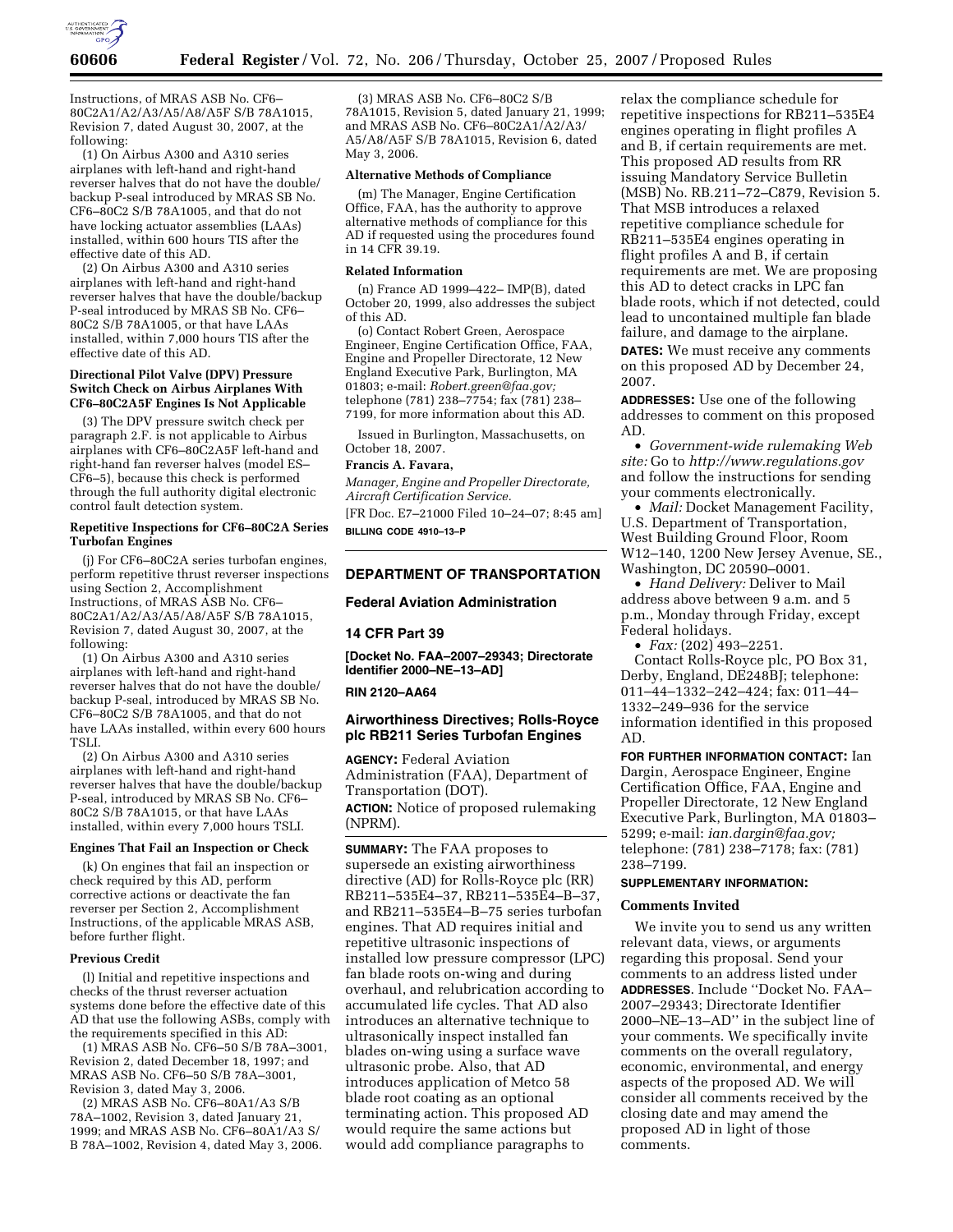We will post all comments we receive, without change, to *http:// www.regulations.gov,* including any personal information you provide. We will also post a report summarizing each substantive verbal contact with FAA personnel concerning this proposed AD. Using the search function of the Web site, anyone can find and read the comments in any of our dockets, including, if provided, the name of the individual who sent the comment (or signed the comment on behalf of an association, business, labor union, etc.). You may review the DOT's complete Privacy Act Statement in the **Federal Register** published on April 11, 2000 (65 FR 19477–78).

#### **Examining the AD Docket**

You may examine the AD docket on the Internet at *http:// www.regulations.gov;* or in person at the Docket Operations office between 9 a.m. and 5 p.m., Monday through Friday, except Federal holidays. The AD docket contains this proposed AD, the regulatory evaluation, any comments received, and other information. The street address for the Docket Operations office (telephone (800) 647–5527) is the same as the Mail address provided in the **ADDRESSES** section. Comments will be available in the AD docket shortly after receipt.

## **Discussion**

On January 18, 2005, we issued AD 2005–02–05, Amendment 39–13950 (70 FR 3863, January 27, 2005). That AD requires initial and repetitive ultrasonic inspections of installed LPC fan blade roots on-wing and during overhaul using a surface wave ultrasonic probe, and relubrication according to accumulated life cycles. That AD also adds the application of Metco 58 blade root coating as an optional terminating action. That AD results from RR issuing MSB No. RB.211–72–C879, Revision 4, which contains revised Accomplishment Instructions and consumable materials list.

## **Actions Since We Issued AD 2005–02– 05**

Since we issued AD 2005–02–05, Rolls-Royce plc updated MSB No. RB.211–72–C879, Revision 4, dated April 2, 2004, to Revision 5, dated March 8, 2007, for RR RB211 series turbofan engines. Revision 5 relaxes the compliance for repetitive inspections for RB211–535E4 engines operating in flight profiles A and B, if certain requirements are met.

## **Clarification Changes**

Also, as clarification, we changed the Table 4 initial compliance from ''65% hard life'' to ''within 350 cycles after achieving 65% hard life''. These changes better reflect the proposed AD wording, with the latest MSB.

## **Relevant Service Information**

We have reviewed and approved the technical contents of Rolls-Royce plc MSB No. RB.211–72–C879, Revision 5, dated March 8, 2007. That MSB describes procedures for ultrasonic inspection of high cyclic life blades onwing with either the LPC fan blades in place or removed from the LPC. The Civil Aviation Authority (CAA), which is the airworthiness authority for the United Kingdom (UK), classified the original issue of the service bulletin as mandatory and issued AD 002–01–2000 to ensure the airworthiness of these RR engines in the UK.

## **Bilateral Agreement Information**

This engine model is manufactured in UK and is type certificated for operation in the United States under the provisions of Section 21.29 of the Federal Aviation Regulations (14 CFR 21.29) and the applicable bilateral airworthiness agreement. Under this bilateral airworthiness agreement, the UK kept us informed of the situation described above. We have examined the findings of the CAA, reviewed all available information, and determined that AD action is necessary for products of this type design that are certificated for operation in the United States.

### **FAA's Determination and Requirements of the Proposed AD**

We have evaluated all pertinent information and identified an unsafe condition that is likely to exist or develop on other products of this same type design. We are proposing this AD, which would require initial and repetitive ultrasonic inspection of installed LPC fan blade roots on-wing and during overhaul using a surface wave ultrasonic probe, and relubrication according to accumulated life cycles. This proposed AD would also maintain the application of Metco 58 blade root coating as an optional terminating action. The proposed AD would require that you do these actions using the service information described previously.

## **Costs of Compliance**

We estimate that this proposed AD would affect 788 engines installed on airplanes of U.S. registry. We also estimate that it would take about 7 work-hours per engine to perform the

proposed actions, and that the average labor rate is \$80 per work-hour. Based on these figures, we estimate the total cost of the proposed AD to U.S. operators to be \$358,540.

## **Authority for This Rulemaking**

Title 49 of the United States Code specifies the FAA's authority to issue rules on aviation safety. Subtitle I, Section 106, describes the authority of the FAA Administrator. Subtitle VII, Aviation Programs, describes in more detail the scope of the Agency's authority.

We are issuing this rulemaking under the authority described in Subtitle VII, Part A, Subpart III, Section 44701, ''General requirements.'' Under that section, Congress charges the FAA with promoting safe flight of civil aircraft in air commerce by prescribing regulations for practices, methods, and procedures the Administrator finds necessary for safety in air commerce. This regulation is within the scope of that authority because it addresses an unsafe condition that is likely to exist or develop on products identified in this rulemaking action.

## **Regulatory Findings**

We have determined that this proposed AD would not have federalism implications under Executive Order 13132. This proposed AD would not have a substantial direct effect on the States, on the relationship between the national Government and the States, or on the distribution of power and responsibilities among the various levels of government.

For the reasons discussed above, I certify that the proposed AD:

1. Is not a ''significant regulatory action'' under Executive Order 12866;

2. Is not a ''significant rule'' under the DOT Regulatory Policies and Procedures (44 FR 11034, February 26, 1979); and

3. Would not have a significant economic impact, positive or negative, on a substantial number of small entities under the criteria of the Regulatory Flexibility Act.

We prepared a regulatory evaluation of the estimated costs to comply with this proposed AD. See the **ADDRESSES** section for a location to examine the regulatory evaluation.

#### **List of Subjects in 14 CFR Part 39**

Air transportation, Aircraft, Aviation safety, Safety.

#### **The Proposed Amendment**

Accordingly, under the authority delegated to me by the Administrator, the Federal Aviation Administration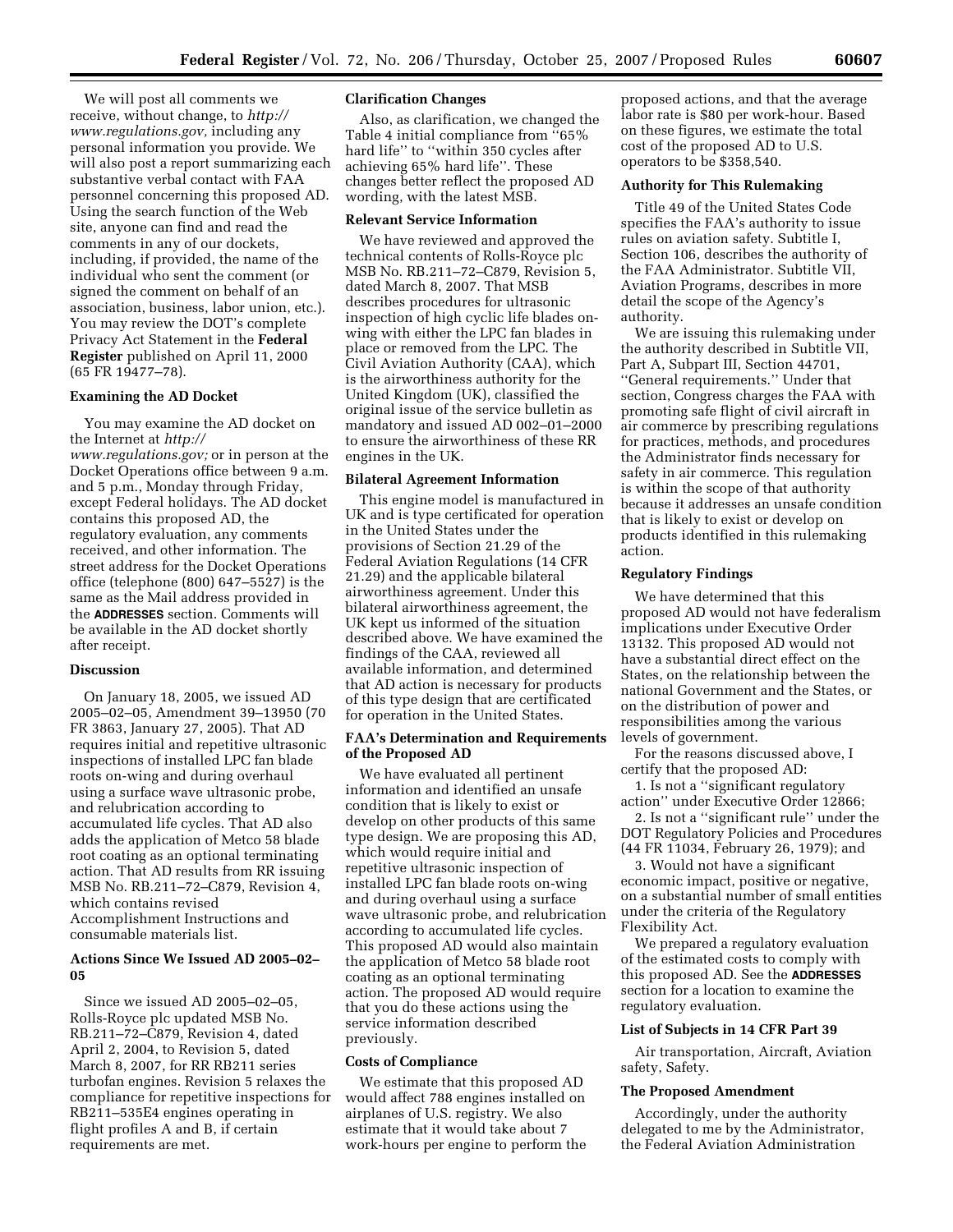proposes to amend 14 CFR part 39 as follows:

# **PART 39—AIRWORTHINESS DIRECTIVES**

1. The authority citation for part 39 continues to read as follows:

**Authority:** 49 U.S.C. 106(g), 40113, 44701.

## **§ 39.13 [Amended]**

2. The FAA amends § 39.13 by removing Amendment 39–13950 (70 FR 3863, January 27, 2005) and by adding a new airworthiness directive, to read as follows:

**Rolls-Royce plc:** Docket No. FAA–2007– 29343; Directorate Identifier 2000–NE– 13–AD.

## **Comments Due Date**

(a) The Federal Aviation Administration (FAA) must receive comments on this airworthiness directive (AD) action by December 24, 2007.

## **Affected ADs**

(b) This AD revises AD 2005–02–05, Amendment 39–13950.

# **Applicability**

(c) This AD applies to Rolls-Royce plc (RR) RB211–535E4–37, RB211–535E4–B–37, and RB211–535E4–B–75 series turbofan engines with low pressure compressor (LPC) fan blades with the part numbers (P/Ns) listed in Table 1 of this AD. These engines are installed on, but not limited to, Boeing 757 and Tupolev Tu204 series airplanes. Table 1 follows:

| TABLE 1.-APPLICABLE LPC FAN BLADE P/NS |  |
|----------------------------------------|--|
|                                        |  |

| UL37276 | UL37278 | UL38029 | UL38032 |         |  |
|---------|---------|---------|---------|---------|--|
| UL33709 | UL36992 | UL37090 | UL37272 | UL37274 |  |
| UL30817 | UL30819 | UL30933 | UL30935 | UL33707 |  |
| UL27992 | UL28601 | UL28602 | UL29511 | UL29556 |  |
| UL24525 | UL24528 | UL24530 | UL24532 | UL24534 |  |
| UL20132 | UL20616 | UL21345 | UL22286 | UL23122 |  |
| UL16135 | UL16171 | UL16182 | UL19643 | UL20044 |  |
|         |         |         |         |         |  |

#### **Unsafe Condition**

(d) This AD results from RR issuing Mandatory Service Bulletin (MSB) No. RB.211–72–C879, Revision 5, that introduces a relaxed repetitive compliance schedule for RB211–535E4 engines operating in flight profiles A and B, if certain requirements are met. We are issuing this AD to detect cracks in low pressure compressor (LPC) fan blade roots, which if not detected, could lead to

uncontained multiple fan blade failure, and damage to the airplane.

## **Compliance**

(e) You are responsible for having the actions required by this AD performed within the compliance times specified unless the actions have already been done.

(f) If you have a full set of fan blades, modified using RR Service Bulletin No.

## TABLE 2.—RB211–535E4 FLIGHT PROFILE A

RB.211–72–C946, Revision 2, dated September 26, 2002, that can be identified by a blue triangle etched on the blade airfoil suction surface close to the leading edge tip of each blade, no further action is required.

(g) On RB211–535E4 engines, operated to Flight Profile A, ultrasonically inspect, and if required, relubricate using the following Table 2:

| Engine location | Initial inspection<br>within cycles-since-<br>new<br>(CSN) | Type action                                      | In accordance with mandatory service<br>bulletin<br>(MSB)                         | Repeat inspection<br>within<br>(CSN) |
|-----------------|------------------------------------------------------------|--------------------------------------------------|-----------------------------------------------------------------------------------|--------------------------------------|
| $(1)$ On-wing   | 17,350                                                     | (i) Root Probe, inspect and relubri-<br>cate, OR | RB.211-72-C879 Revision 5, 3.A.(1)<br>through $3.A.(7)$ , dated March 8,<br>2007. | 1.400                                |
|                 |                                                            |                                                  | RB.211-72-C879 Revision 5, 3.B.(1)<br>through 3.B.(7), dated March 8,<br>2007.    | 1.150                                |
| $(2)$ In Shop   | 17.350                                                     | Root Probe, inspect and relubricate              | RB.211-72-C879 Revision 5, 3.C.(1)<br>through $3.C.(4)$ , dated March 8,<br>2007. | 1.400                                |

(h) On RB211–535E4 engines, operated to Flight Profile B, ultrasonically inspect, and if required, relubricate using the following Table 3:

# TABLE 3.—RB211–535E4 FLIGHT PROFILE B

| Engine location | Initial inspection<br>within<br>(CSN) | Type action                                    | In accordance with MSB                                                            | Repeat inspection<br>within<br>(CSN) |
|-----------------|---------------------------------------|------------------------------------------------|-----------------------------------------------------------------------------------|--------------------------------------|
| $(1)$ On-wing   | 12.350                                | (i) Root Probe, inspect and relubricate,<br>OR | RB.211-72-C879 Revision 5, 3.A.(1)<br>through $3.A.(7)$ , dated March 8,<br>2007. | 850                                  |
|                 |                                       |                                                | RB.211-72-C879 Revision 5, 3.B.(1)<br>through $3.B.(7)$ , dated March 8,<br>2007. | 700                                  |
| $(2)$ In Shop   | 12.350                                | Root Probe, inspect and relubricate            | RB.211-72-C879 Revision 5, 3.C.(1)<br>through $3.C.(4)$ , dated March 8,<br>2007. | 850                                  |